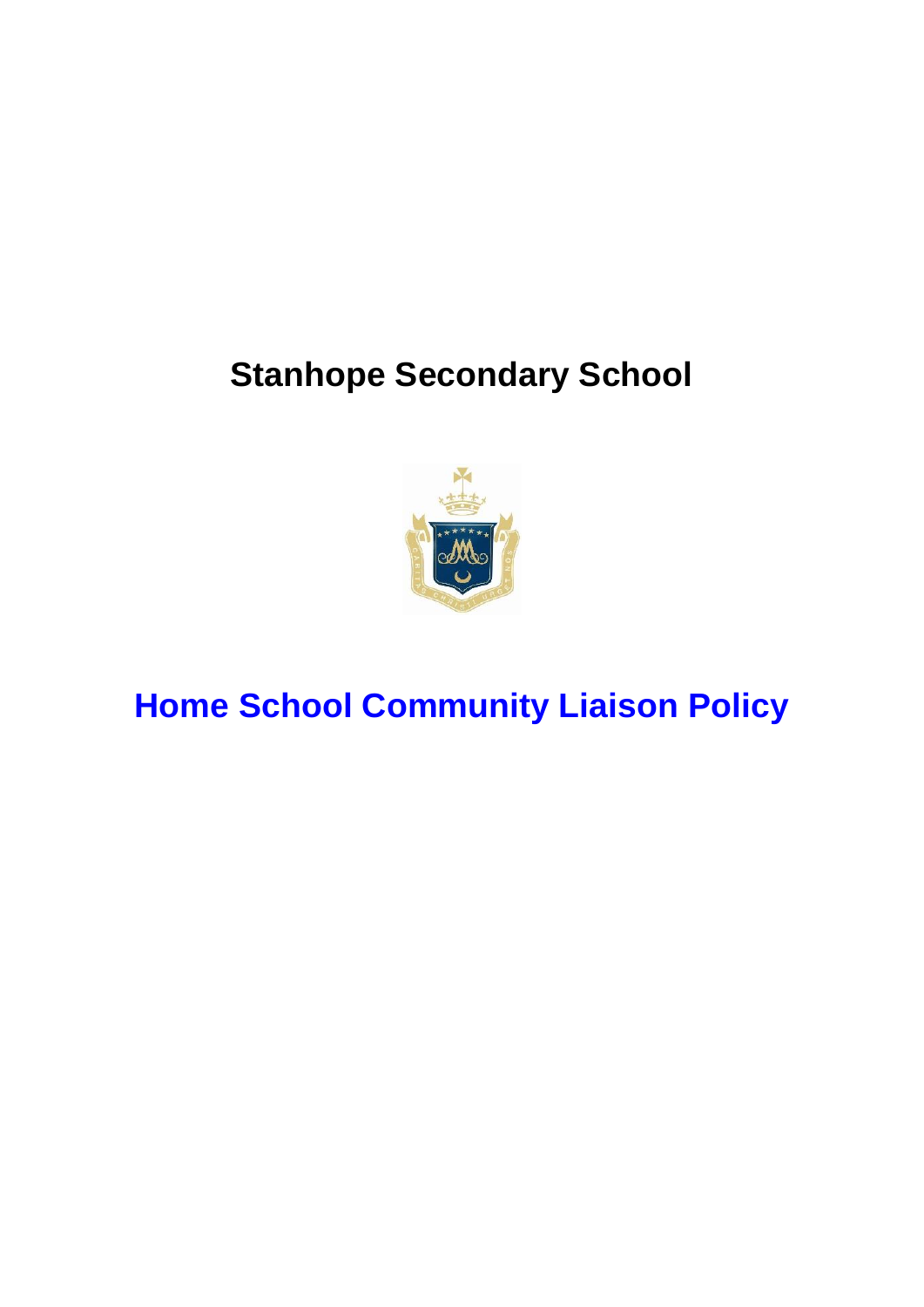# **Home School Community Liaison Policy**

# **Stanhope Secondary School**

## **Rational**

The Home School Community Liaison Scheme is an integral part of the Delivering Equality of Opportunity in Schools (DEIS) initiative in Stanhope Secondary School and is a targeted intervention aimed at addressing educational disadvantage within the school.

# **Goals**

To maximize active participation of students in the learning process, in particular those who might be at risk of failure.

To promote active co-operation between home, school, and relevant community agencies in promoting the educational interests of the students.

To raise awareness in parents / guardians of their own capacities to enhance their children's education process and to assist them in developing relevant skills.

To enhance the students' participation, their retention in the educational system, their continuation to third level education and their lifelong attitude to learning.

To develop a caring, open environment where information and guidance are provided and shared among the whole school community.

## **Policy Content**

The Home School Community Liaison Policy includes:

- 1. Introduction
- 2. Roles and Responsibilities
- 3. Principles
- 4. The work of Home School Community Liaison scheme
- 5. Success Criteria
- 6. Implementation and Review

## **1. Introduction**

The Home School Community Liaison scheme seeks to promote partnership between the home and the school, parents / guardians and teachers. The purpose of this partnership is to enhance the students' learning opportunities and to promote their retention within the educational system. This purpose is pursued by identifying and responding to parent / guardian needs and by creating a greater awareness in teachers of the complimentary role that parents play in their children's education. The Home School Community Liaison scheme seeks to promote active co-operation between home, school and relevant community agencies in the education of young people. The scheme focuses directly on the relevant adults in the students' educational lives and seeks indirect benefits for the students themselves; that is, to develop parents / guardians as educators.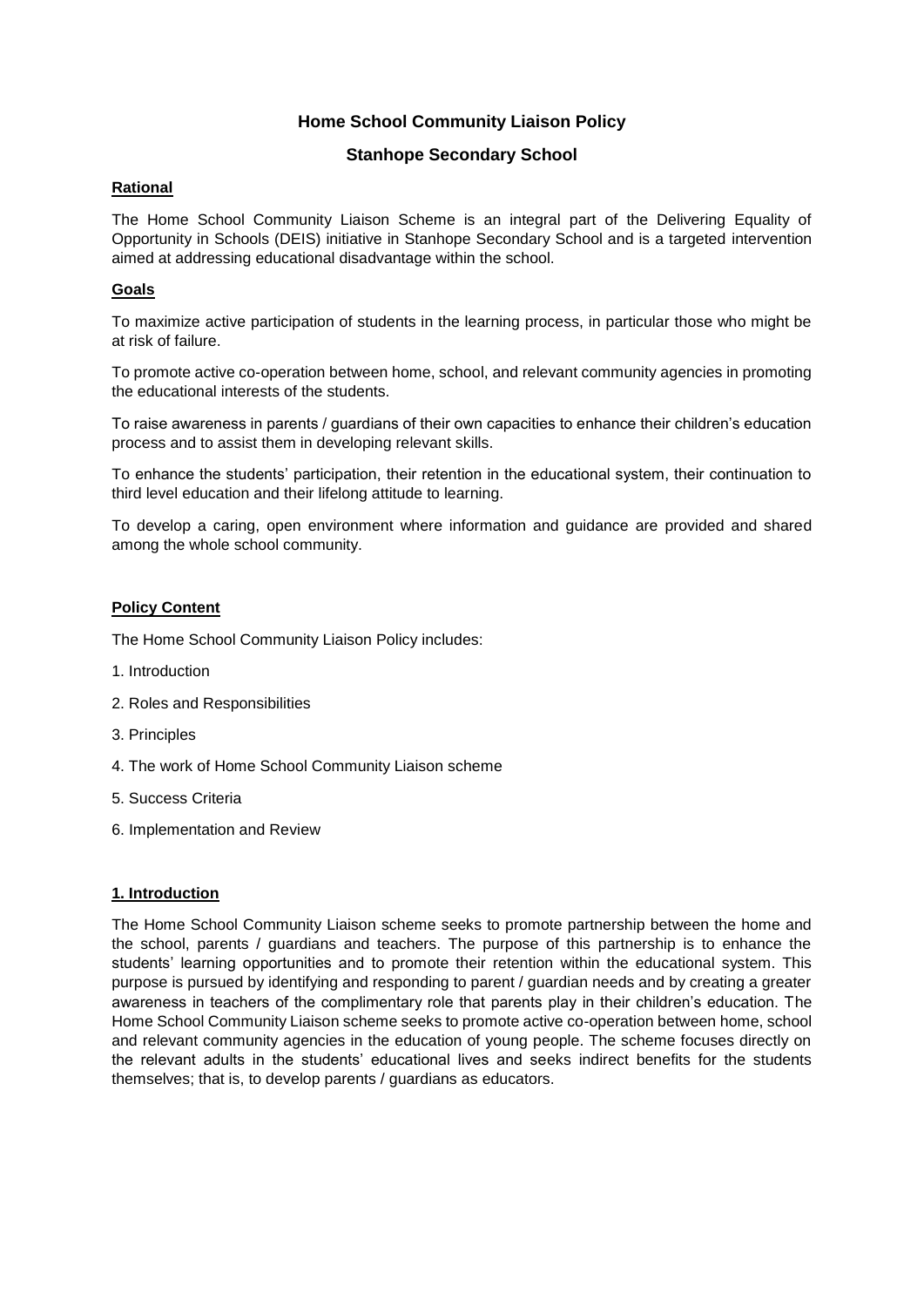# **2. Roles and Responsibilities**

## **The Role of the Home School Community Liaison (HSCL) Coordinator**

- To encourage, support and facilitate partnership between parents / guardians and teachers in the education of their children
- To establish structures to identify the needs of parents / guardians.
- To work with parents / guardians to prepare and support them as a resource to their own children and also to the wider school community.
- To visit the homes of students in order to:
	- Build bonds of trust between home and school
	- Encourage parents / guardians to become involved in their child's education.
	- Bring information about the school and about services available in the community.
- To seek out potential parent / guardian leaders, who are willing to participate in the HSCL scheme's activities and to be a resource to other parents / guardians.
- To monitor the effectiveness of interventions, which have been put in place.
- To facilitate the provision of leisure, curricular, parenting and personal development programmes for parents / guardians.
- To work with the Educational Welfare Service and the School Completion Programme (SCP) in a unified way, to address issues, which affect attendance, participation and retention of children at risk of educational disadvantage and early school leaving.
- To establish and maintain appropriate structures to facilitate the involvement of parents /guardians in their child's learning in areas such as literacy, numeracy, leisure/curricular courses, personal development, parenting, etc.
- To liaise with voluntary and statutory agencies in the community.
- To plan, monitor and evaluate HSCL interventions and programs.

## **The Role of Principal / Deputy Principal**

- To encourage parents / guardians and staff to participate and support all activities and ideas in developing a whole school approach to the Home School Community Liaison scheme.
- To support the HCSL coordinator in the activities of the HSCL scheme.

# **3. Principles**

The principles of the Home School Community Liaison policy are:

- The partnership of parents/guardians and teachers collaborating in the education and welfare of their students.
- The scheme is unified and integrated at both primary and secondary levels.
- The approach of the Home School Community Liaison scheme is preventative rather than curative.
- The focus of the Home School Community Liaison scheme is on the adults whose attitudes and behaviours affect the lives of children, namely, parents /guardians and teacher
- The basis of activities in the scheme is the identification of needs and having those needs met
- The Home School Community Liaison scheme develops teacher and school staff attitudes in the areas of partnership and the whole-school approach
- The Home School Community Liaison scheme promotes the fostering of self-help and independence
- Home visitation is a crucial element in establishing bonds of trust with families
- Networking with and promoting the co-ordination of the work of voluntary and statutory agencies increases effectiveness, obviates duplication and leads to an integrated delivery of service to marginalized children and their families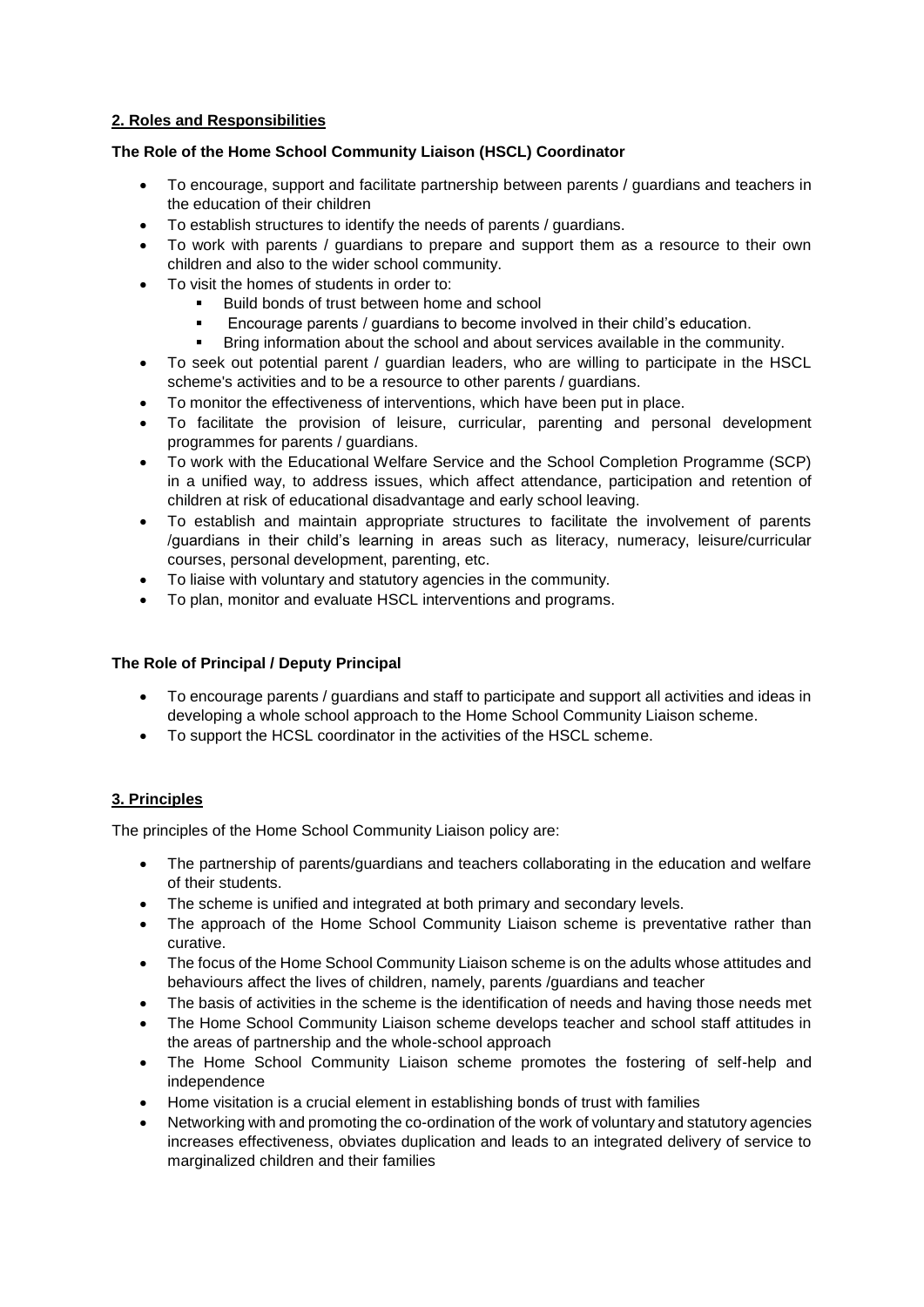# **4. The work of Home School Community Liaison scheme**

#### **Home Visitation:**

- Home visitation is at the heart of the HSCL scheme's focus on partnership. The ultimate purpose is to maximize the student's involvement and their retention in the education system.
- Through home visits the coordinator endeavours to extend the welcoming and friendly face of the school in the context and circumstances of daily life.
- The HSCL coordinator aims to be friendly and non-judgemental in his/her approach while carrying out home visits.
- It is important for the coordinator to show a willingness to listen and to stay as long as is necessary.
- During the visits, the HSCL coordinator gives information and establishes a rapport with the parents.
- The HSCL coordinator aims to help parents express their fears around approaching school, and seeks to break down negative attitudes among parents / guardians towards school and education.
- Referrals for home visits will come from the principal, teachers, pastoral care teams and parents / guardians.
- Teachers who express concerns and would like a home visit to a particular family, may refer to the HSCL coordinator.
- Home visits will not be made in the case of issues directly relating to student discipline or where the personal safety of the HSCL is deemed to be at risk.

## **Classes/ Courses:**

- A Survey is conducted regularly to assess parents interest in courses.
- Needs are identified through contact with parents.
- Parents / guardians can frequently identify both direct and indirect needs concerning their children's education.
- These courses will allow parents / guardians to improve their life skills, to foster their selfconfidence and should also develop the parent's/ guardian's awareness of their capacities as educators.
- Scheme activities, which meet the parent's / guardian's needs include:
	- $\triangleright$  Personal development courses such as parenting courses, assertiveness courses, etc.
	- $\triangleright$  Leisure activities
	- $\triangleright$  Educational courses such as Spoken English for Non-national parents
	- **►** Parent support Groups
- Once the needs have been identified, it is the coordinators' role to organise a specific course.
- In organising the course, the coordinator will have a number of issues to consider, i.e.: time, venue, availability of a tutor, funding, resources needed and suitability of the course for the parents.
- Essential duties of the coordinator include: setting up the venue, organising refreshments, purchasing resources, inviting and contacting parents by text, phone call or letter and role of course facilitator where appropriate.
- Designing Posters and advertising courses.
- Networking with local community agencies.